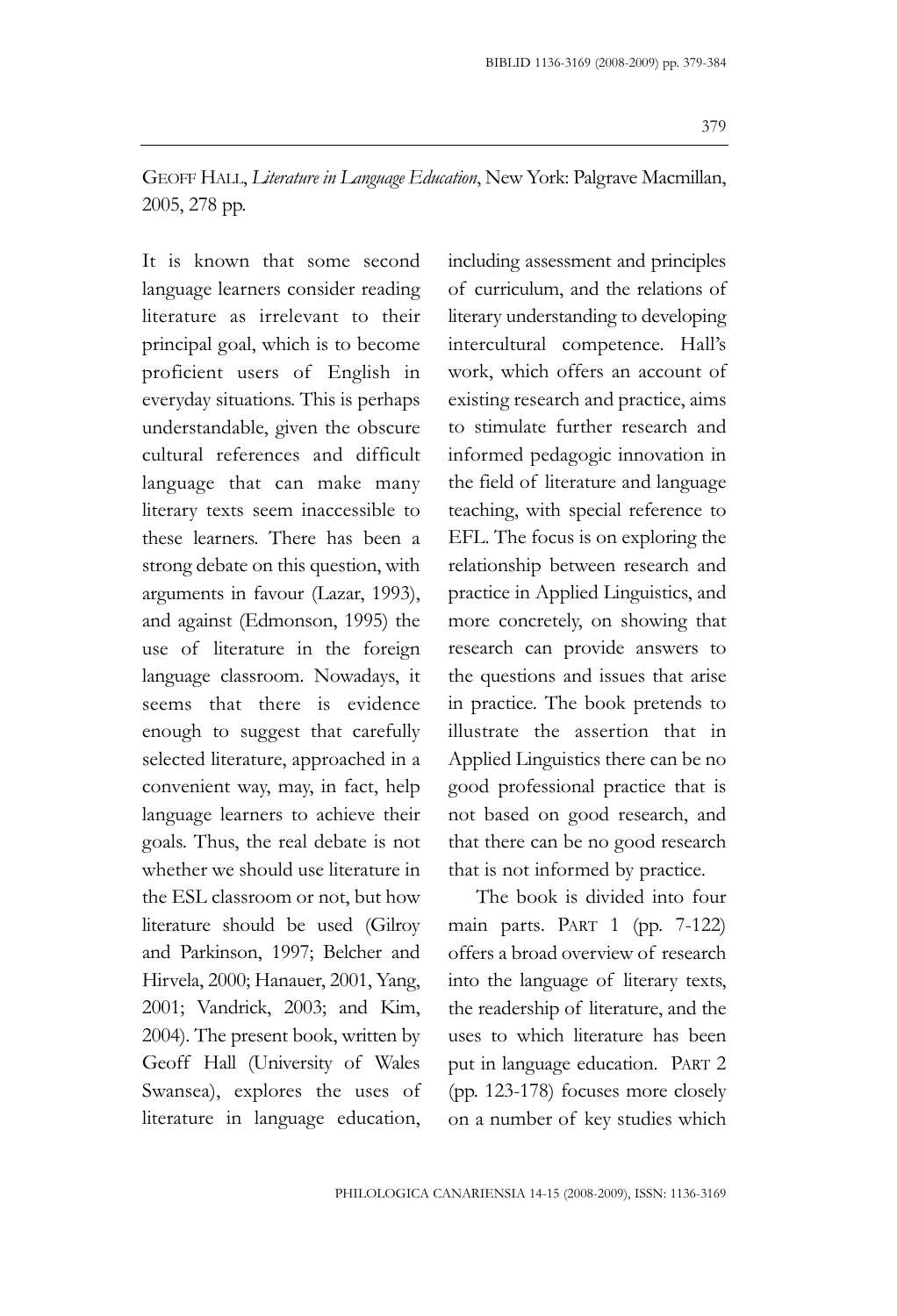have given us a richer understanding of these areas but which also point to the need for further research, especially where applications to second language education are sought. This is preparatory to PART 3 (pp. 179-232), in which readers are prompted most directly to turn to their own research questions and particular contexts. In part 3 the author indeed identifies systematically, with examples, the main methodological approaches relevant to research in LLE, and their relative strengths and weaknesses; some areas of LLE suitable for small-scale research projects; and the basics of how to get started and to pursue such projects successfully. The book also includes in PART 4 an up-todate guide to RESOURCES (pp. 233- 241). A GLOSSARY (pp. 243-248), an extensive list of REFERENCES (pp. 249-270), a NAME INDEX (pp. 271-275) and a SUBJECT INDEX (pp. 276-278) are finally provided.

It may seem obvious, but, to begin with, the fact that this book attempts an integration of literary and linguistic studies deserves special recognition, especially since the author accomplishes this task in a full awareness of the historical tensions between what have often been perceived as two distinct fields: "language" and "literature", each seeming to have little to say to the other. The author assumes that both disciplines are now in a condition to make larger, more symbiotic and better integrated claims; and his book, with its practical and pedagogical agenda, forms part of such a movement. The key terms in LLE –Language, Literature, Readers and Culture– are explored through the prism of Discourse Linguistics, which has permitted the constitution of a more open and relativistic, linguistically inspired image of writing(s).

One of Hall's main contributions in this book is, in fact, viewing literature both as a useful resource and as an end in itself, integrating communicative and traditional approaches. In traditional approaches, highly dependent on nineteenth century notions of the literary canon, the language concerns were often pushed into the background. However, in approaches typically deriving from or prompted by communicative language teaching perspective (in which literature is viewed as discourse and literary texts on more equal terms with the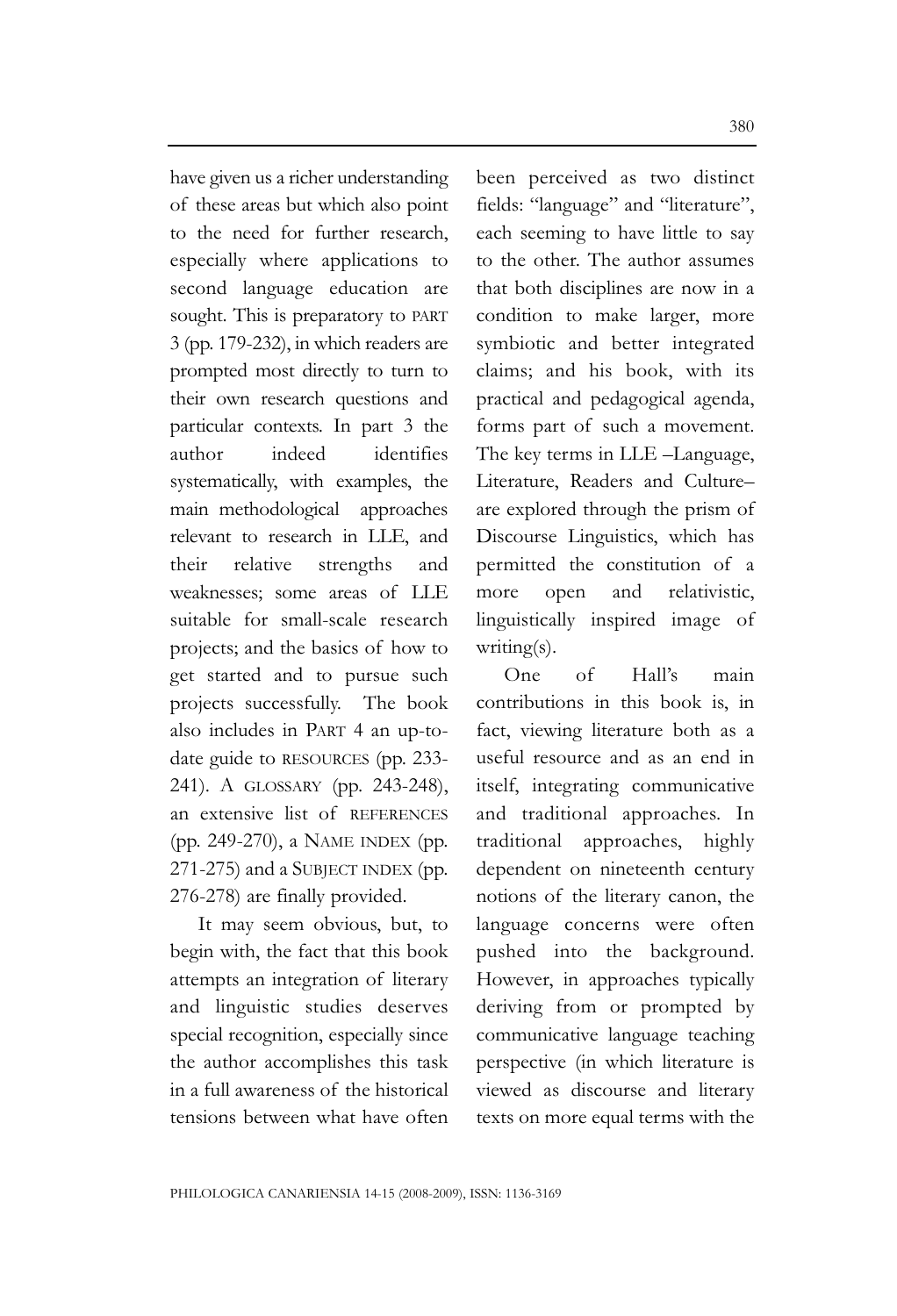other texts comprising a culture), literature was more likely to be integrated into a communicative curriculum. This means that language issues were focused on, and "distracting" literary features were played down. From Hall's point of view, better balanced and better integrated approaches may have much to offer Literature indeed not only represents challenging material for learners and teachers alike, but also leads beyond narrow instrumental views of language and language learning to wide-ranging and fundamental features of all our lives which should be of value and interest to investigate, discuss and better understand.

Another meaningful aspect is Hall's commentary on issues arisen from existing practices. He accurately points out that there are many speculations, assertions and counter-assertions, but almost no careful study of literature use in the foreign language classroom. He highlights the need of integrating the contributions from literary scholars and linguists, on the one hand, and from cognitive psychologists, on the other hand. Besides, in research to date he notices a relative neglect of Andringa's third dimension of literary engagement: the social dimension, that is, the influence of social constraints on what conventionally is expected of literature, on how literature should be dealt with and on how it is discussed (1991). Dealing with literature, in Andringa's view, involves, apart from this social dimension, a cognitive dimension and an emotional dimension. All of them are equally important, and a fuller picture of literature reading and its place in education should certainly bring all these factors into dialogue.

Turning to empirical aspects, it is not strange that, given Hall's background, all his projects for Language and Literature Education research (which are carefully outlined and exemplified in Part three), are influenced by two general orientations. These orientations are qualitative research and action research. Qualitative research may be broadly understood to refer to an interest in nuances and detail of particular individual cases and situations, and a reservation about what could be over-generalization. Consistent with this commitment to qualitative research is an interest in Action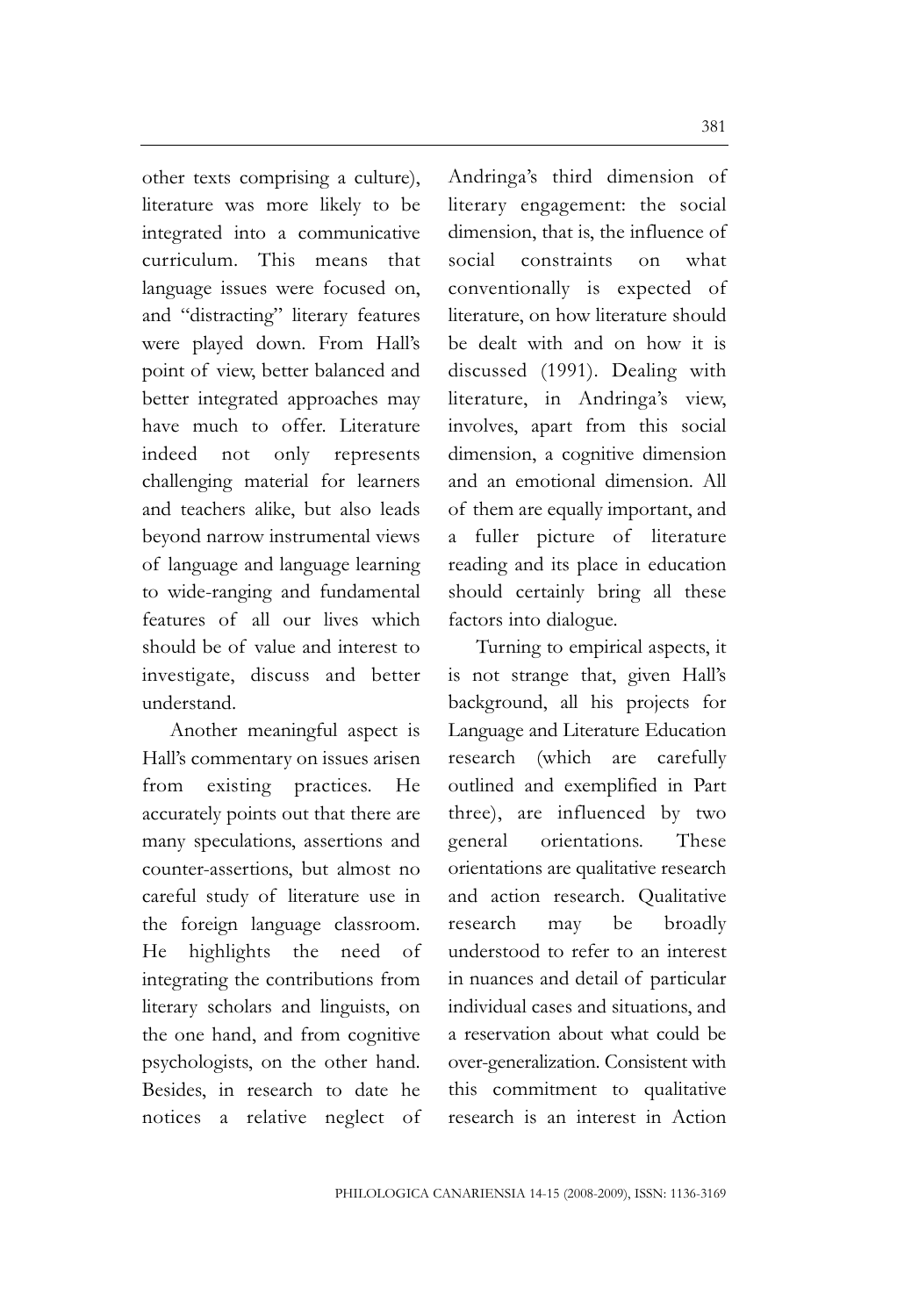Research, since this involves participants, values participant perspectives and recognizes the importance of local circumstances and contexts. Both qualitative and action research intend to prompt readers to engage in rather than to build abstract models and theories. This is coherent with the principle that guides the book and the series to which it belongs, "Research and Practice in Applied Linguistics", edited by Christopher N. Candlin and David R. Hall, whose main objective is bringing together leading researchers and teachers in Applied linguistics to provide readers with the knowledge and tools they need to undertake their own practice-related research. In this regard, not only the case studies and exemplars of research and practice drawn on throughout the book provide starting points for gathering information and embarking on the kind of research now needed, but also the references to key institutions, to individual research lists, to journals and to professional organizations.

To sum up, if the principal aim of this volume was to contribute to the ongoing dialogue of literature, language, educators and students, it is evident that, by providing feasible examples of research projects (backed up by details of appropriate research tools and resources), Geoff Hall has succeeded. Should we use literature in the ESL classroom? The answer is definitely yes. By selecting the right text –one that is not too difficult on either a linguistic or conceptual level, and one that is, of course, able to create a personal and aesthetic interaction with the reader–, we can be sure that the use of literature in the classroom can be extremely productive. Nowadays, literature must be conceived not only as the final step or as the main motivation for learning a language, but also as one of many more vehicles to learn English and to be able to communicate effectively with other cultures.

> MÓNICA MARÍA MARTÍNEZ **SARIEGO**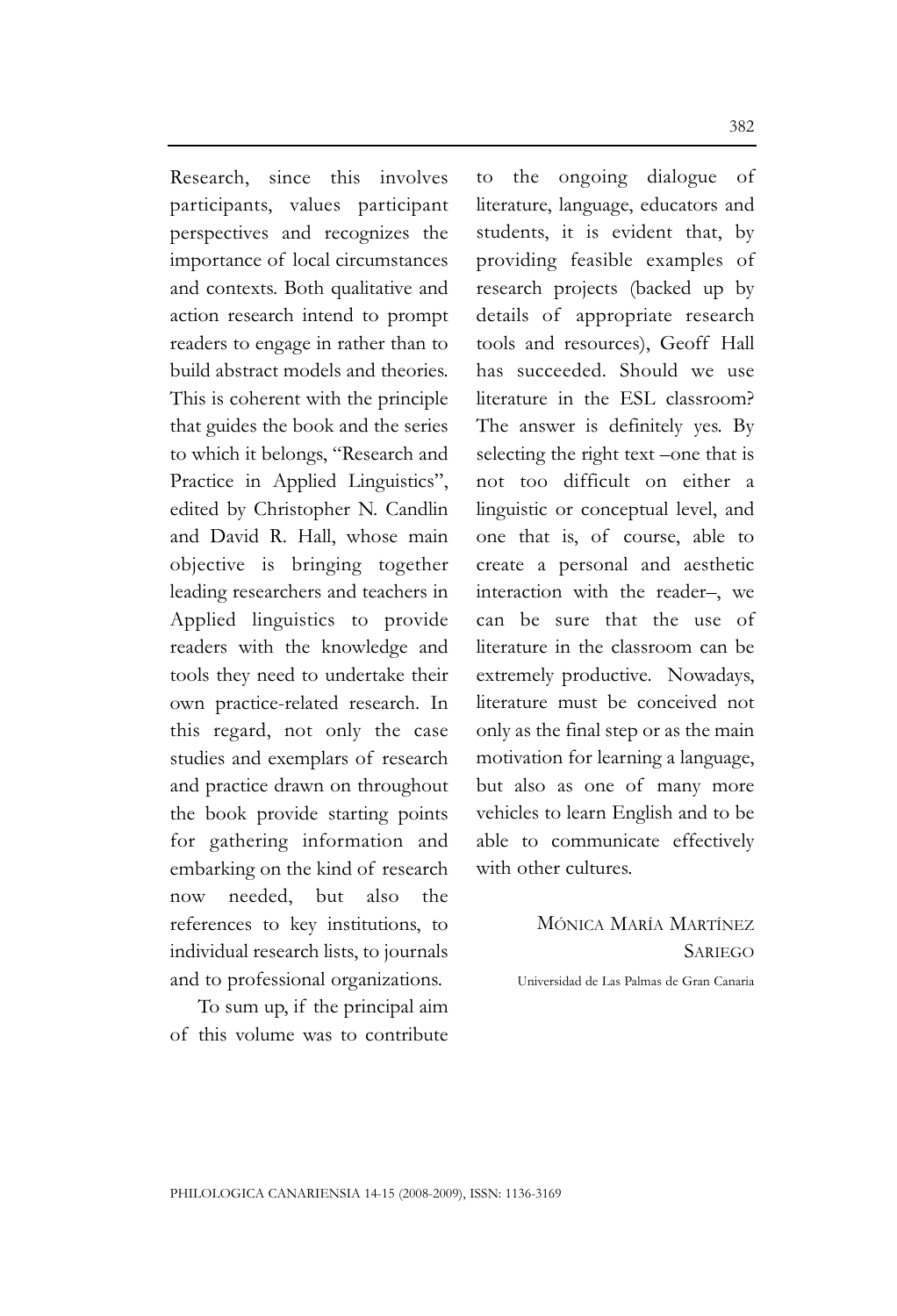## **REFERENCES**

- ANDRINGA, E. (1991), "Talking about literature in an institutional context: an empirical approach" *Poetics* 20, pp. 157- 172.
- BELCHER, D. & A. HIRVELA (2000), "Literature and L2 composition: revisiting the debate", *Journal of Second Language Writing, 9*.1, pp. 21-29.
- EDMONDSON, W. (1997), "The role of literature in language teaching: some valid assumptions and invalid arguments", in *Applied Linguistics across Disciplines. AILA Review* 12, 1995-1996, Eds. A. Mauranen & K. Sajavaara, pp. 42-55.
- GILROY, M., & PARKINSON, B. (1997), "Teaching literature in a foreign language", *Language Teaching 29*, pp. 213- 225.
- HANAUER, D. (2001), "The task of poetry reading and second language learning", *Applied Linguistics, 22*.3, pp. 295-323.
- KIM, M. (2004), "Literature discussions in adult L2 learning", *Language and Education, 18*.2, pp. 145-166.
- LAZAR, G. (1993), *Literature and Language Teaching: A Guide for Teachers and Trainers*, Cambridge: CUP.
- —(1996), "Literature and Language Teaching. Exploring Literary Texts with the Language Lerner", *Tesol Quarterly* 30.4, pp. 773-776.
- VANDRICK, S. (2003), "Literature in the teaching of second language composition" in *Exploring the dynamics of second language writing*, Ed. B. Kroll, Cambridge: Cambridge University Press, pp. 263-283.
- YANG, A. (2001), "Reading and the nonacademic learner: A mystery solved", *System, 29*.4, pp. 451-466.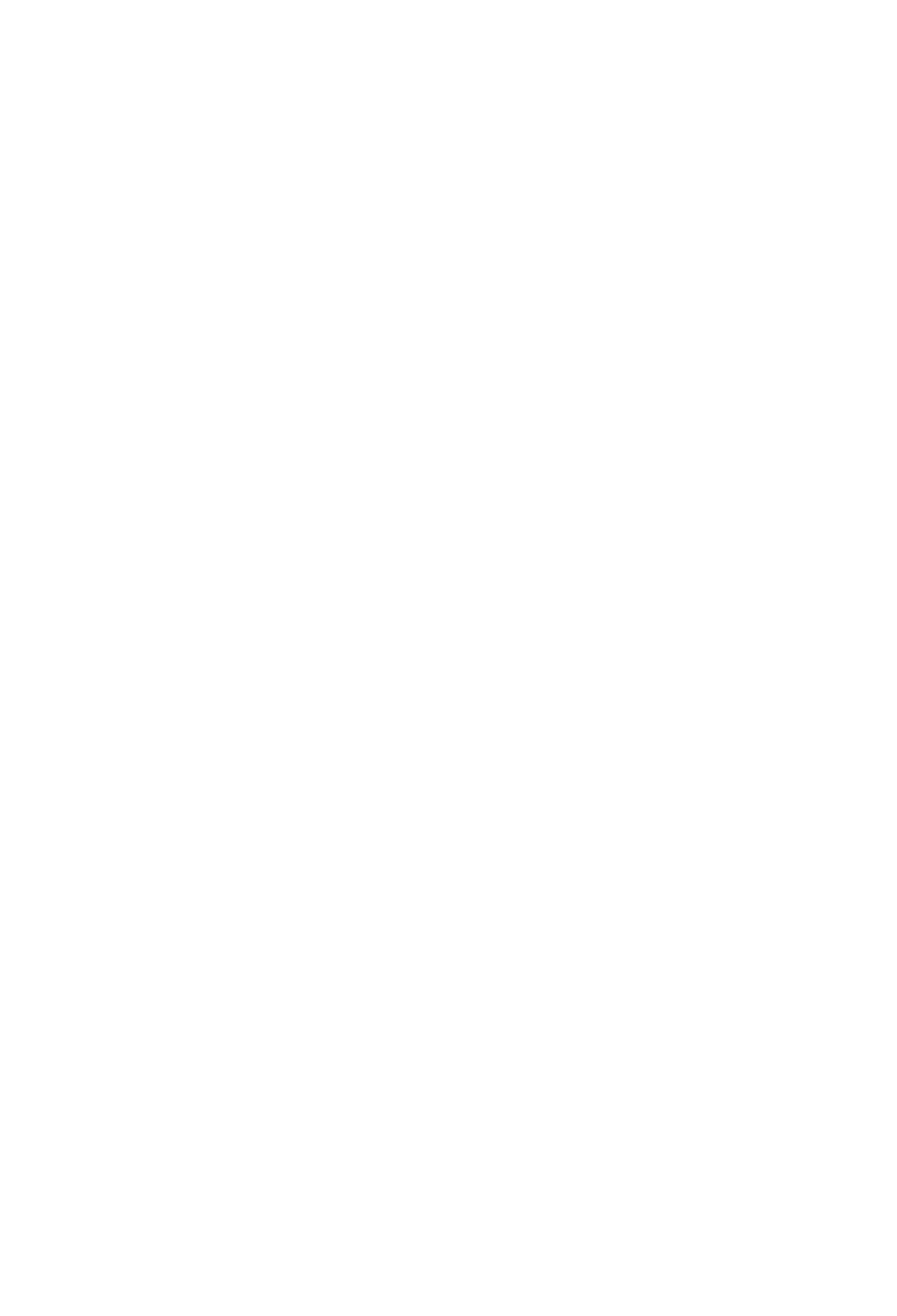ARTURO DELGADO CABRERA, *Burguesas transgresoras. Crimen y castigo de las adúlteras*, Barcelona, Aduana Vieja, 2008, 112pp.

Como refiere el autor de libro, los estudios que en él se tratan se enmarcan en la llamada tematología comparatista, centrándose en el tratamiento de la mujer adúltera en diversas novelas de diversos ámbitos geográficos europeos de mediados y finales del siglo XIX. El manual se estructura en seis capítulos precedidos de una introducción (pp.9-13) más un epílogo (pp.97-101) y un apartado de referencias bibliográficas (pp.103-112). *La mujer, protagonista y víctima*, supone una puesta al día de la sociedad burguesa del siglo XIX donde se constatan las enormes diferencias económicas y de clase, siendo las mujeres de las clases más desfavorecidas las destinadas al trabajo ante la imposibilidad de tener una ocupación de mayor relieve. En el capítulo titulado *Carmen y el mito de la mujer libre*, se atiende a la fuente directa de la obra de Mérimée, Serafín Estébanez Calderón, presentándosenos a la protagonista en Córdoba, a orillas del Guadalquivir; una gitana que se va a enamorar de José, un militar navarro destinado en Sevilla; ella es mentirosa, violenta y astuta y engaña a

José a quien oculta que está casada, provocando en el militar los celos que le apartarán de su profesión y lo convertirán en un asesino y en un contrabandista. Carmen es el prototipo de la mujer demoníaca, que trae la desgracia a quienes se le acercan; pero es al mismo tiempo el símbolo de la mujer libre de la primera mitad del siglo XIX, encarnación de la poesía, la pasión y la libertad tan cara a los románticos. En *Madame Bovary y el bovarysme* se nos plantea cómo el adulterio femenino supone un problema y una amenaza al constituir un elemento de desestabilización social. La esposa adúltera se convierte en una especie de ser marginal y despreciable, al no haber cumplido el pacto establecido y, en consecuencia, poner en peligro la seguridad doméstica y el equilibrio de la sociedad. El matrimonio es un contrato y transgredirlo supone un insulto no sólo al esposo, sino también a toda la familia y a la sociedad. La mujer indebidamente cede a la influencia amorosa de un hombre del exterior. La historia que se cuenta en *Madame Bovary* está sacada de un suceso acaecido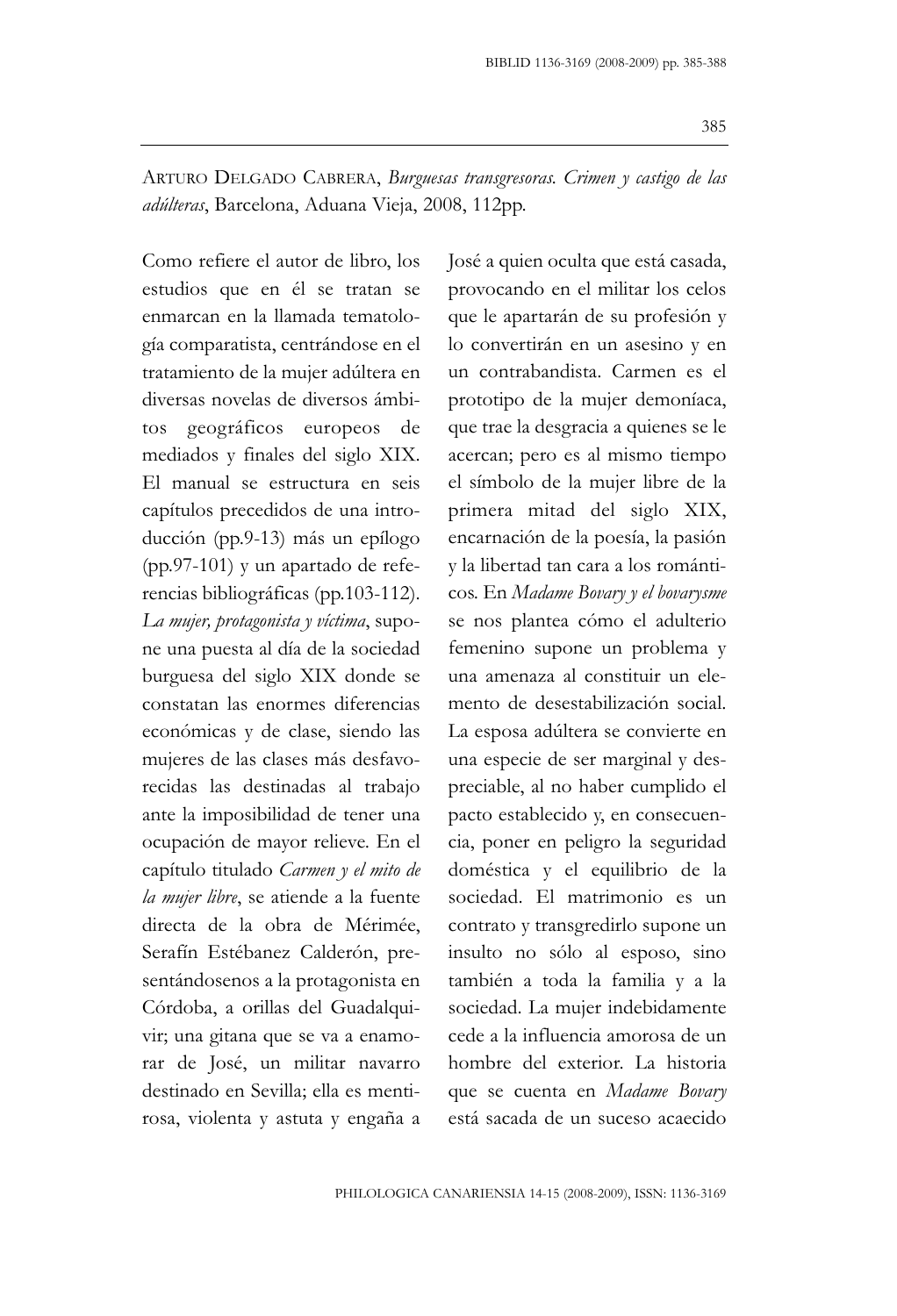en el pueblo de Ry y los personajes que le sirvieron de inspiración existieron realmente: un antiguo alumno de su padre, Eugène Delamare, y su esposa infiel, quien habiendo contraído numerosas deudas y viéndose presionada por los acreedores, no vio otra salida a la situación que envenenarse. La tragedia de Emma es que el deseo de amor corre paralelo al deseo de dinero. El capítulo *Anna, la más sincera, y Luisa, la más sufriente*, analiza la obra de Tolstoi, *Anna Karénina*, tragedia en la que una mujer se casa sin amor y pronto se da cuenta de que su matrimonio es una equivocación. La importancia de la cultura francesa entre las clases acomodadas rusas en la época queda bien patente en el hecho de que se dirijan unos a otros en francés en numerosas ocasiones, y en la admiración que manifiestan a veces por las costumbres de este país. Claro que a la protagonista sólo le interesan las convenciones sociales. La segunda de las novelas que se estudia en este capítulo es *El primo Basilio*, del portugués José María Eça de Queirós. Luisa sufre más que ninguna de las adúlteras ante la posibilidad de que no pueda recuperar las cartas que constaten su infidelidad; su criada se venga de la sociedad amenazando a su ama y haciéndole padecer horriblemente; Luisa es buena, ingenua e inexperta, nunca conduce la acción y es simplemente un producto de su sociedad y de su época. En *Ana Ozores y la seducción*, se presta atención a la obra más representativa de la temática del adulterio en la literatura española del XIX: *La Regenta* de Leopodo Alas, Clarín, obra que tuvo una acogida dispar y que provocó un escándalo en la sociedad ovetense del momento que se vio reflejada en los personajes satirizados de la novela. El capítulo *Las adúlteras de Fontane*, pasa revista a dos novelas del autor alemán, *La adúltera*, donde se pone en evidencia que la protagonista, Melanie trabaja para mantener a su familia y no sólo a sí misma, lo que convierte el hecho en algo aún más excepcional, puesto que se libera de sus prejuicios sociales y se siente realizada y útil, y *Effi Briest*, una joven mujer oprimida por las severas costumbres de la clase aristocrática prusiana y casada, por decisión paterna, con un hombre veinte años mayor que ella y antiguo pretendiente de su madre. A los dieciocho años, Effi ya ha tenido una hija y ha sido infiel a su marido.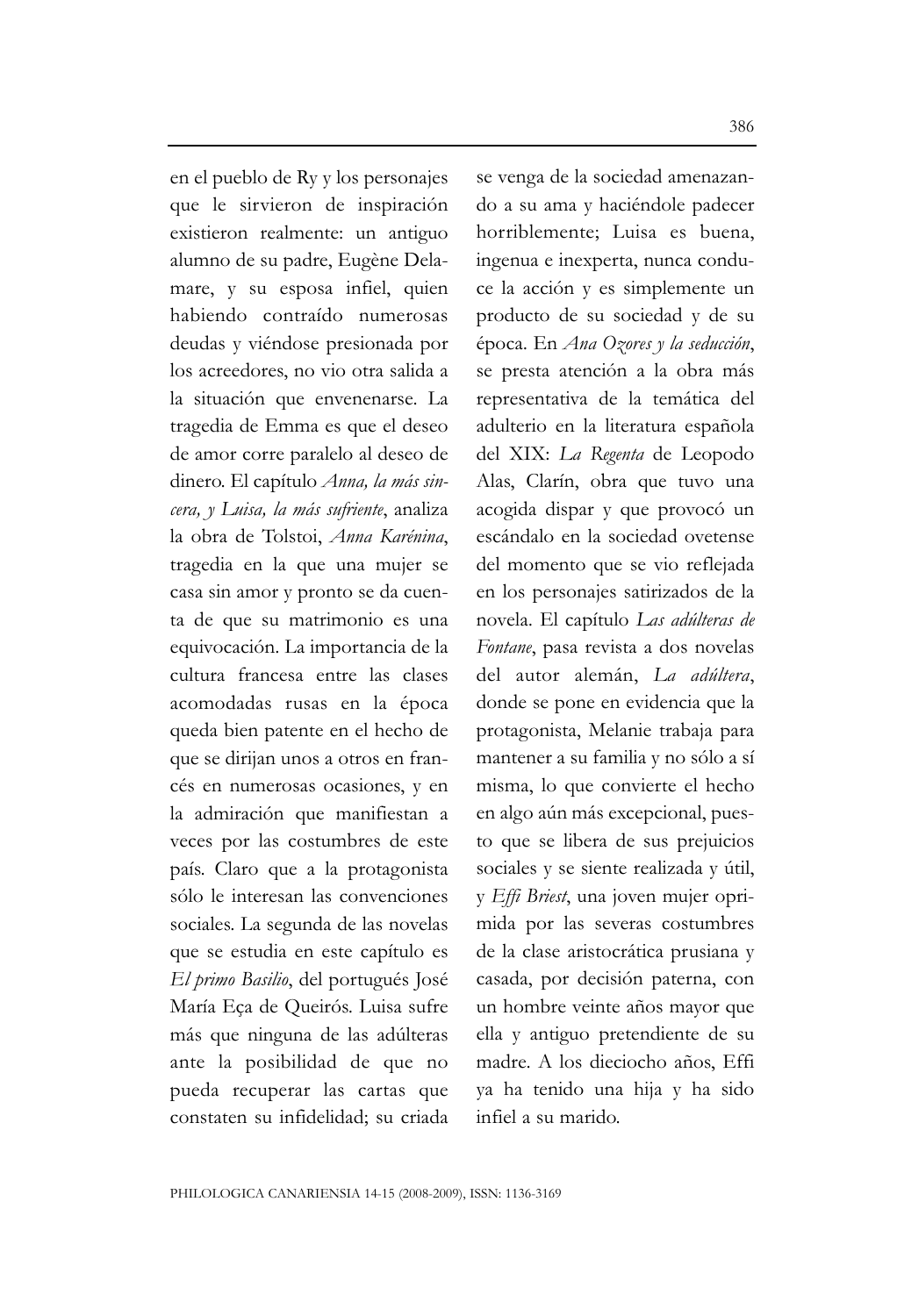Arturo Delgado en el epílogo señala que el adulterio proporcionó a la mujer una satisfacción y una alegría antes desconocidas, corolario que resume la transgresión femenina de la norma moral impuesta por la rígida sociedad burguesa de entonces, lo que le permitió acercarse a la libertad de acción de la que disfrutaban los congéneres masculinos de su época.

El libro en general está muy bien escrito y su lectura es amena y agradable. Algunos anglicismos, sin embargo, se han deslizado, como el adjetivo *remarcable* de la p.42 en lugar de *notable*. Llamativa es asimismo la variación del apellido alemán *Stratten*, *Straaten* (p.87) y *Stratte* (p.89). Igualmente, hemos detectado una serie de erratas que seguidamente reproducimos, confiando en que en una próxima edición se subsanen:

| Página   | Línea    | Dice                                | Debe decir                           |
|----------|----------|-------------------------------------|--------------------------------------|
| 12       | 4        | A Stydy                             | A Study                              |
| 28       | 12       | acaba matado a su mujer.            | acaba matando a su mujer.            |
| 28       | 15       | Naopoleón                           | Napoleón                             |
| 54       | 6        | lo obreros                          | los obreros                          |
| 55       | 19       | "Alexiei                            | "Alexei                              |
| 55       | 26       | para un cura                        | para una cura                        |
| 71       | 21       | en 1991.                            | en 1891.                             |
| 80       | 12       | multifacético                       | multifacética                        |
| 81       | 35       | compaña                             | acompaña                             |
| 85       | 16       | mismo estudios                      | mismos estudios                      |
| 87       | 4        | Van del Stratten                    | Van der Stratten                     |
| 88       | 4        | de capítulo                         | del capítulo                         |
| 91       | 13       | Yo no siquiera                      | Yo ni siquiera                       |
| 92<br>94 | 16<br>34 | <i>Effi Briest</i> (1995)           | <i>Effi Briest</i> (1895)            |
| 105      | 19       | los conceptps<br>Madrid, Grupo Cero | los conceptos<br>Madrid, Grupo Cero. |

## GERMÁN SANTANA HENRÍQUEZ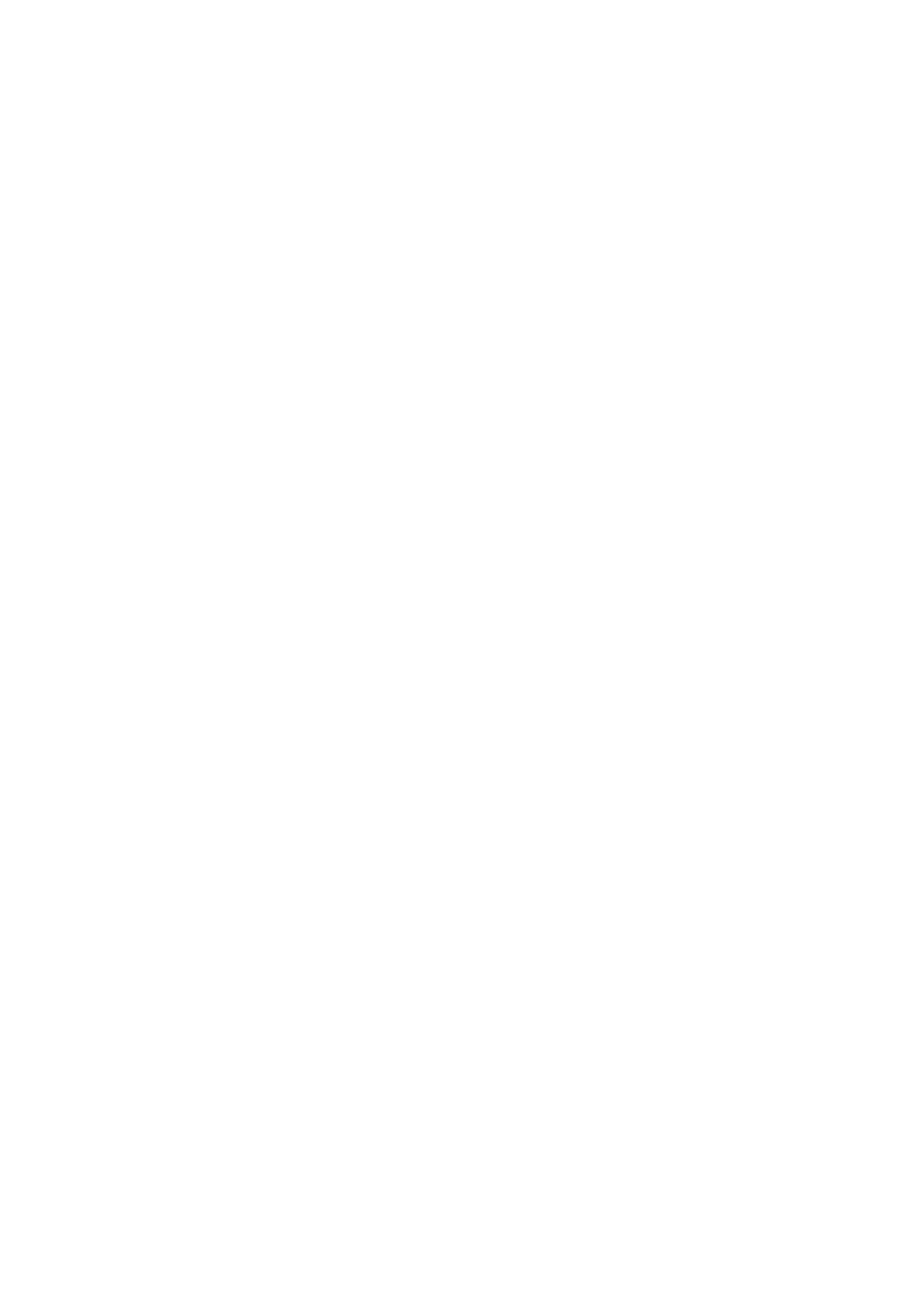SERGIO CONSTÁN, *Wilde en España. La presencia de Óscar Wilde en la literatura española (1882-1936)*, Prólogo de Luis Antonio de Villena, Zaragoza, Akrón ensayo, 2009, 370pp.

Como señala el propio autor en la nota previa, este libro pretende saber cómo fue recibida la obra y la figura del controvertido esteta en nuestras fronteras, qué huellas dejó, qué alientos provocó; cuáles y cómo fueron, entre tanto humo de inmoralidad acompañando siempre al hombre, los desvelos patrios de unos y los alineamientos modernistas de otros; qué aprendieron del teatro de Wilde nuestros dramaturgos; qué ejercicios líricos inspiró aquel autor o aquella obra en nuestros poetas; qué nuevos doriangrays pergeñaron acaso nuestros novelistas. El libro que nos presenta Sergio Constán Valverde es una obra maestra en sí misma. Con delicado esfuerzo estructura su ensayo en cuatro densos y deliciosos capítulos (*Historia de una recepción*; *Wilde y los prosistas*; *Wilde y los dramaturgos*; y *Wilde y los poetas*), precedidos de una nota preliminar y de un prólogo a cargo de Luis Antonio de Villena que concluye: "El buen libro de Sergio Constán va a tener suerte. No lo digo yo, me lo dijo anoche "Hosky" mientras tomábamos una copa, de champán por supuesto. Es su bebida favorita".

La presencia de Óscar Wilde en la literatura española (1882-1936) señala los límites, algo más de cincuenta años, cincuenta y cuatro para ser exactos, de recepción literaria inmediata que permite observar el peso de Wilde en sus coetáneos y en quienes, tras su desaparición en 1900, le sobrevivieron en los siete lustros del siglo XX anteriores a la guerra civil española que acertadamente marca el final de esta investigación. Desde José Martí y las confesiones de Alejandro Sawa, la labor introductoria de Enrique Gómez Carrillo, las reacciones de Pardo Bazán, Clarín y Rubén Darío, las opiniones de Unamuno, los Machado, Baroja y Pérez Galdós, la muerte del poeta y las primeras elegías, la irrupción de la crítica ante las primeras traducciones de sus obras, el trabajo de Ricardo Baeza, las representaciones teatrales de Wilde y su éxito editorial, hasta su confirmación en 1925 y su posterior frenada con la llegada de la guerra civil española, muestran un manejo envidiable de las fuentes documentales a la vez que un concienzudo seguimiento de su recepción primaria.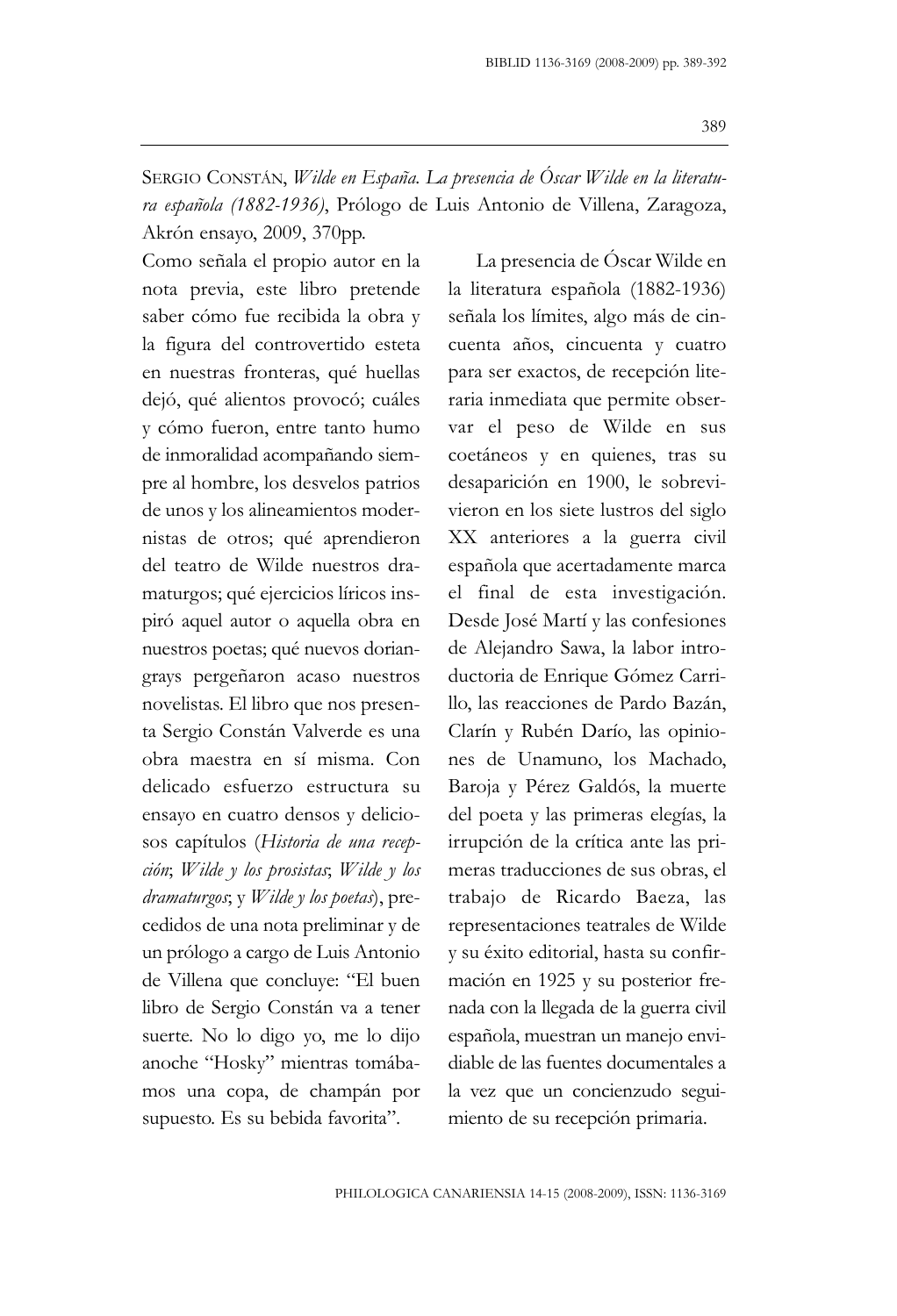Wilde y los prosistas recrea el seguimiento de Wilde en Madrid, la comparación de su *Balada de la prisión de Reading* con *Abel Sánchez* de Unamuno, la consideración de Manuel Machado, el té literario de Dorio de Gádex, la impronta de Ramón Gómez de la Serna, la postura de Azorín, el puritanismo de Maeztu, la serena pasión de Álvaro Alcalá Galiano, su vinculación con la obra de Pérez de Ayala, la perspectiva insular de Alonso Quesada, la inclusión de Wilde en *El valle de Josafat* de Eugenio d'Ors, la personalidad de César González Ruano en sus *Nota sobre Óscar Wilde*, un recorrido lleno de sutilezas y apuntes eruditos, –que no engorrosos–, que nos hablan de un Wilde asentado en la prosa española de principios de siglo.

Wilde y los dramaturgos ajusta el pensamiento de Benavente, el éxito en la escena de Linares Rivas, el caso de Sofía Casanova, las circunstancias de los comediógrafos Eduardo Haro Delage y Joaquín Aznar, las piezas de Suárez de Deza, el afán de superación de Enrique Jardiel Poncela y el éxito de la comedia *La Papirusa*, de Adolfo Torrado y Leandro Navarro y su relación con *El abanico de lady Windermere*. Aquí Sergio Constán de nuevo con acierto lee entre líneas el pensamiento y la obra de Wilde presente en la producción dramática española.

En Wilde y los poetas, observamos cómo es apreciado por Leopoldo Díaz, festejado por Alonso Quesada y Manuel Verdugo, despreciado por Nieves Xenes, difundido por Juan Ramón Jiménez, recogido en algunas antologías españolas, se muestra presente en los espejos de Antonio Machado y Gutiérrez Albelo, y cómo se le atribuye un cuento apócrifo *El padre y el acólito* por parte de Estanislao Quiroga y de Abarca. Un estudio éste el de Sergio Constán digno de todo encomio, serio, riguroso y a la vez claro y de agradable lectura. Aquí se advierte el magisterio y la guía de su director Juan Jesús Páez Martín que ha sabido canalizar todos los recursos críticos en un joven investigador que da muestras de madurez consumada.

El libro se cierra con la preceptiva bibliografía sobre la figura y la obra de Óscar Wilde, sobre teoría, crítica e historia literarias, dividiendo la prosa (libros, artículos, prólogos y reseñas), el teatro y la poesía, terminando con las ediciones de la obra de Wilde utilizadas y los catálogos bibliográficos para el corpus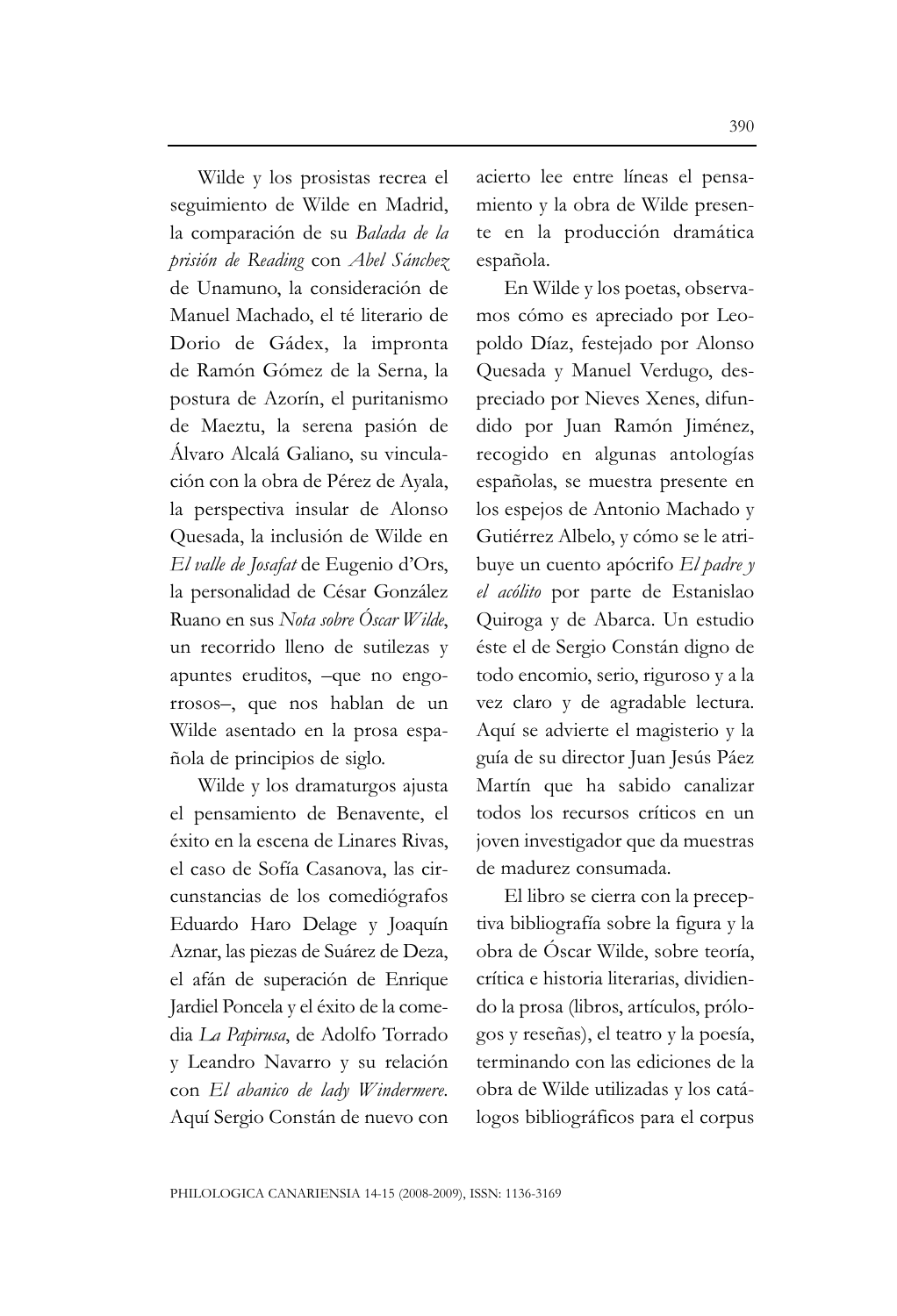de traducciones españolas de Wilde. Finalmente, un índice onomástico, útil para la referencia inmediata, cierra este magnífico estudio sobre Wilde en España.

Decía Luis Antonio de Villena que este libro de Sergio Constán es bueno, no sólo por la justeza de sus apreciaciones críticas, no sólo por línea metodológica seguida, sino también porque es un libro lleno de amor, un libro bello, no sólo formalmente, como da a entender la maquetación exquisita y las ilustraciones que contiene, por lo que damos la enhorabuena a la editorial Akrón, sino porque refleja a las claras la excelente formación académica de su autor, Sergio Constán, un magnífico alumno que ha sabido captar a las mil maravillas la entrega que hay que poner en aquello que uno considera bueno y mejorable. Felicidades.

GERMÁN SANTANA HENRÍQUEZ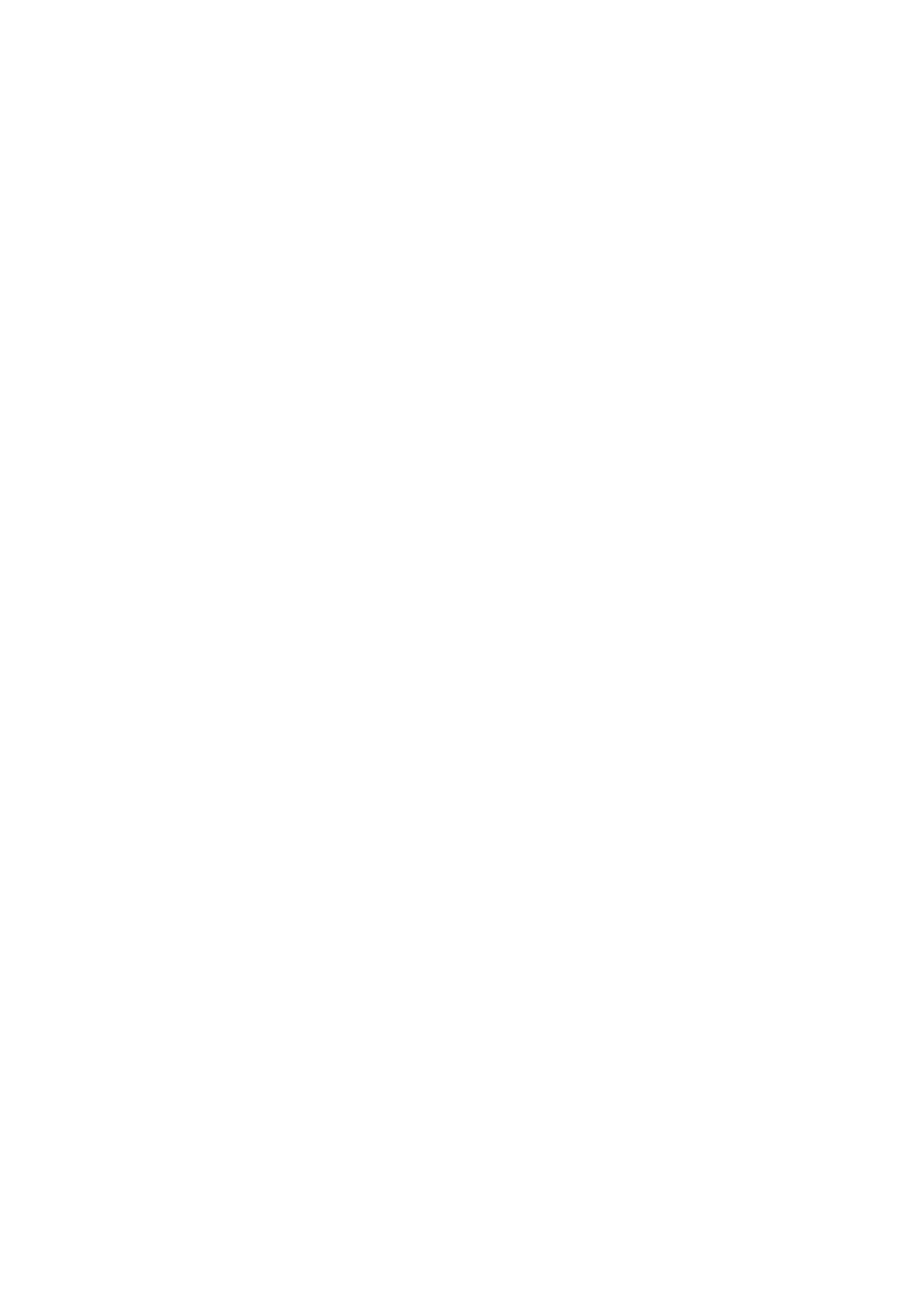CARMEN ROMERO FUNES, *Rutas alternativas. Vocabulario árabe-español de voces homófonas*, prólogo de Federico Mayor Zaragoza, Madrid, Incipit, 2009, 144pp.

Siempre hemos notado que muchos términos de lenguas extranjeras y extrañas a la materna suenan parecido a palabras que solemos usar de manera corriente. Esta coincidencia fonética, que no significativa, se ha utilizado en esta ocasión como método original para aprender árabe. Esta homofonía con voces del castellano en ocasiones encuentra incluso correlato con la semántica de las del árabe, con lo que la asociación de dichas homofonías consigue la finalidad pedagógica en el aprendizaje de la nueva lengua. La profesora Carmen Romero Funes ha seguido una ordenación lexicográfica para presentarnos estos casos, tal y como se comprueba en el índice de voces homófonas españolas (pp.121-144) y en el vocabulario árabe-español que centra el objetivo de su investigación (pp.31-120). Hacer ciencia de la casualidad o del juego fonético es habilidad poco común entre los que nos dedicamos a la enseñanza de las lenguas, por lo que sorprende lo ingenioso del procedimiento y la validez de sus resultados. No es este método fruto del azar sino de la experiencia y de la investigación concienzuda de una profesional que a lo largo de más de veinticinco años ha ido acumulando una competencia lingüística excepcional, visible en este pequeño manual cuyo título, *Rutas alternativas*, muestra a las claras las distintas posibilidades de adquisición de conocimientos de un idioma. Pero este libro que reseñamos es algo más: a las bondades del ideal horaciano del *docere*, *delectare*, *movere*, se une la diligencia de la autora que en la introducción (pp.13-30) va desgranando los pasos acometidos (entradas que coinciden con una palabra o expresión españolas, entradas que necesitan una pronunciación ligeramente forzada de su cantidad vocálica, distintas pronunciaciones fonéticas, etc.), buscando siempre la pronunciación correcta que satisfaga al oído nativo, discriminando fonemas y elementos suprasegmentales como la cantidad vocálica, la cantidad consonánticas y las junturas. El libro viene además avalado por el prólogo de Federico Mayor Zaragoza, que alaba, entre otros, el mérito de contribuir al entendimiento, respeto y